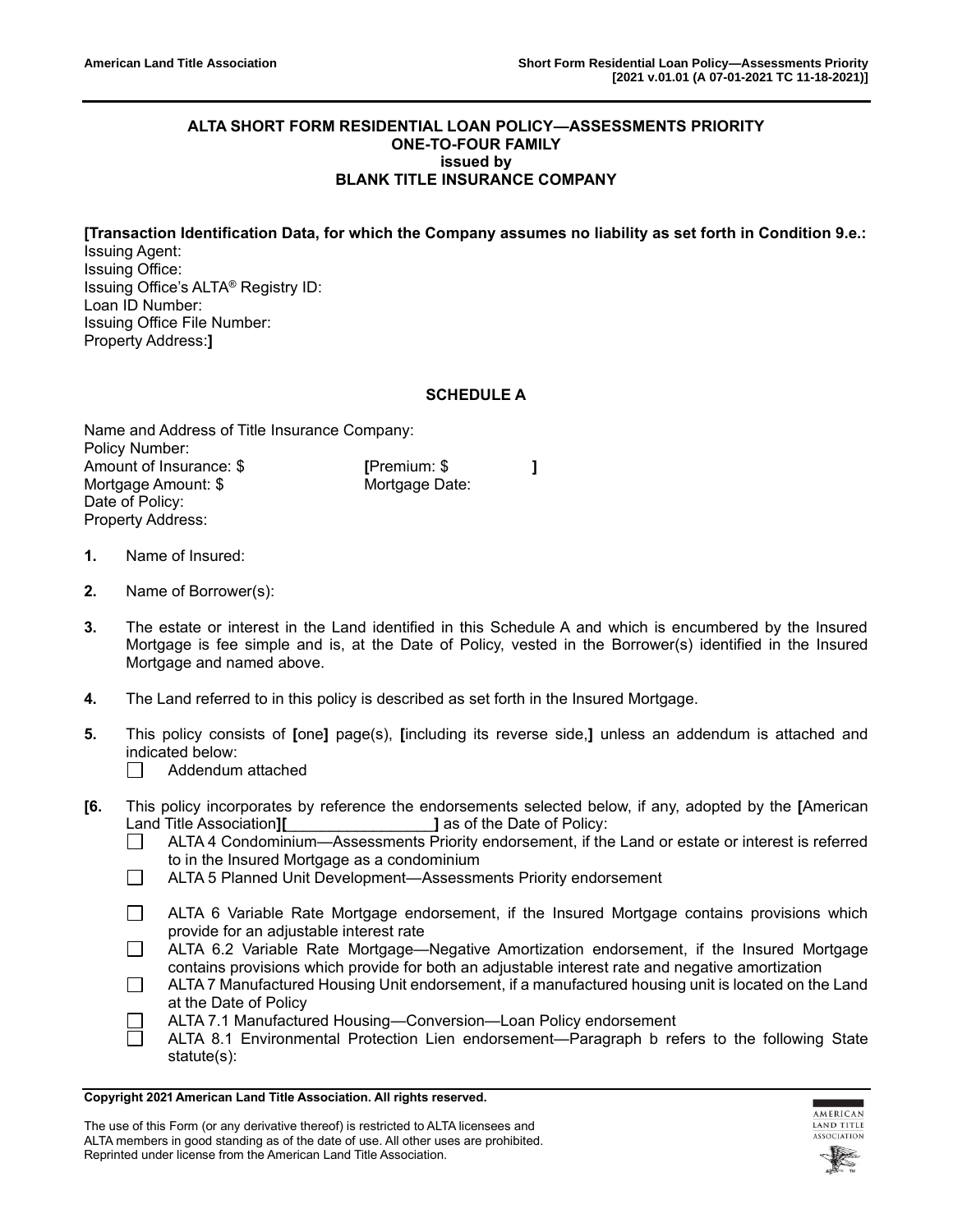ALTA 9 Restrictions, Encroachments, Minerals—Loan Policy endorsement

- ALTA 9.6 Private Rights—Loan Policy endorsement
- ALTA 14 Future Advance—Priority endorsement
- ALTA 14.1 Future Advance—Knowledge endorsement
- ALTA 14.3 Future Advance—Reverse Mortgage endorsement
- ALTA 22 Location endorsement, if the type of improvement is a one-to-four family residential structure and the Property Address is as shown above
- $\Box$ ALTA 30 Shared Appreciation Mortgage endorsement**]**

**[**Witness clause**]**

## **BLANK TITLE INSURANCE COMPANY**

**By: \_\_\_\_\_\_\_\_\_\_\_\_\_\_\_\_\_\_\_\_\_\_\_\_\_\_\_** 

**[Authorized Signatory]**

**By: \_\_\_\_\_\_\_\_\_\_\_\_\_\_\_\_\_\_\_\_\_\_\_\_\_\_\_**

**[Authorized Signatory]**

*NOTE: Bracketed [ ] material optional*

**Copyright 2021 American Land Title Association. All rights reserved.**





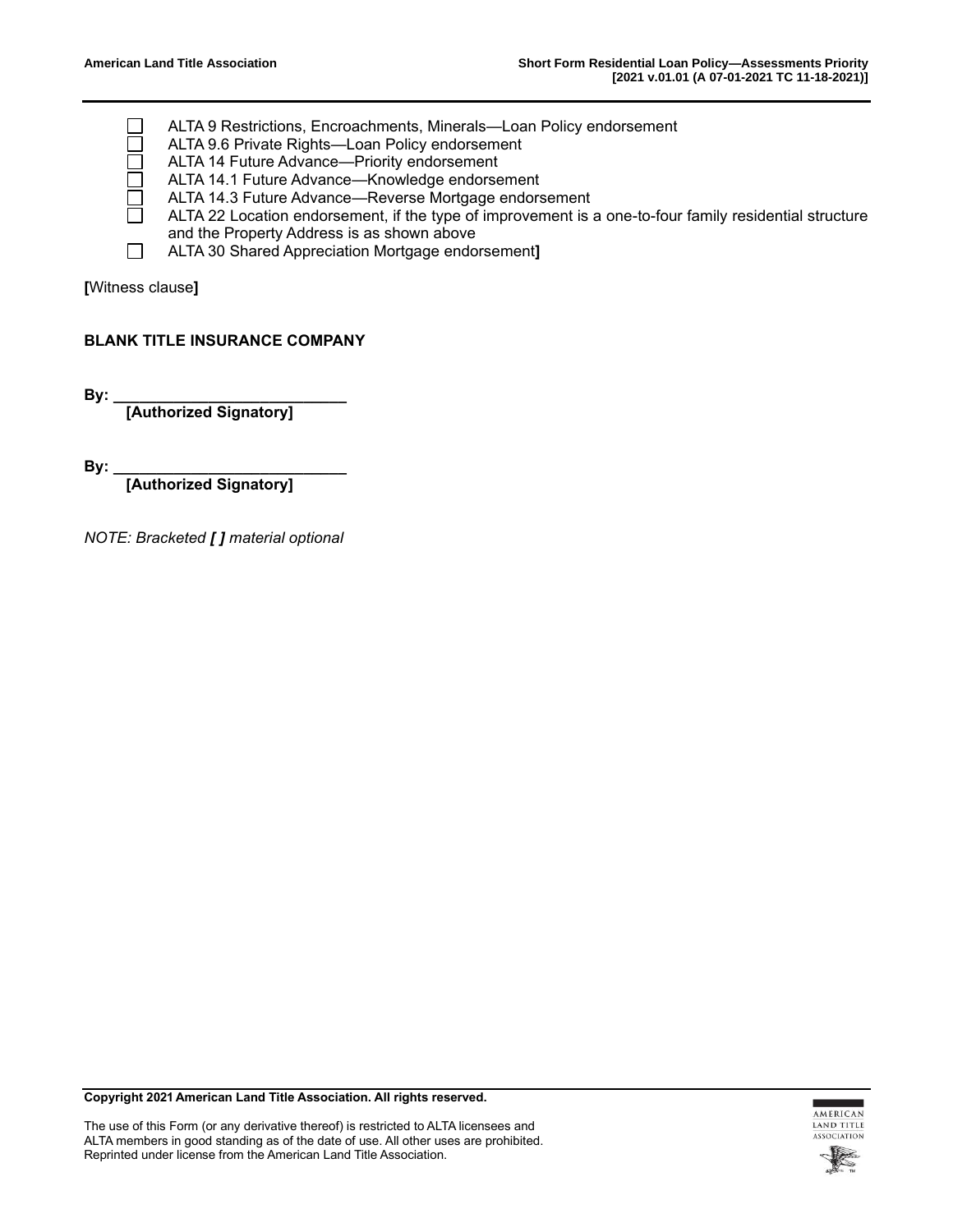SUBJECT TO THE EXCEPTIONS FROM COVERAGE CONTAINED IN SCHEDULE B BELOW, AND ANY ADDENDUM ATTACHED HERETO, **[**BLANK TITLE INSURANCE COMPANY**]**, A **[**BLANK**]** CORPORATION, (THE "COMPANY"), HEREBY INSURES THE INSURED IN ACCORDANCE WITH AND SUBJECT TO THE TERMS, EXCLUSIONS, AND CONDITIONS SET FORTH IN THE AMERICAN LAND TITLE ASSOCIATION (ALTA) LOAN POLICY (07-01-2021), ALL OF WHICH ARE INCORPORATED HEREIN. ALL REFERENCES TO SCHEDULES A AND B REFER TO SCHEDULES A AND B OF THIS POLICY.

# **SCHEDULE B**

## **EXCEPTIONS FROM COVERAGE**

**Some historical land records contain Discriminatory Covenants that are illegal and unenforceable by law. This policy treats any Discriminatory Covenant in a document referenced in Schedule B as if each Discriminatory Covenant is redacted, repudiated, removed, and not republished or recirculated. Only the remaining provisions of the document are excepted from coverage.**

Except to the extent set forth below, this policy does not insure against loss or damage and the Company will not pay costs, attorneys' fees, or expenses arising by reason of:

- **1.** Those taxes and assessments that become due or payable subsequent to the Date of Policy. Exception 1 does not modify or limit the coverage provided in Covered Risk 11.b.
- **2.** Covenants, conditions, restrictions, or limitations, if any, appearing in the Public Records; however, this policy insures against loss or damage arising from:
	- a. the violation of those covenants, conditions, restrictions, or limitations on or prior to the Date of Policy;
	- b. a forfeiture or reversion of Title from a future violation of those covenants, conditions, restrictions, or limitations, including those relating to environmental protection; and
	- c. provisions in those covenants, conditions, restrictions, or limitations, including those relating to environmental protection, under which the lien of the Insured Mortgage can be invalidated, subordinated, or impaired.

As used in Exception 2.a., the words "covenants, conditions, restrictions, or limitations" do not refer to or include any covenant, condition, restriction, or limitation (i) relating to obligations of any type to perform maintenance, repair, or remediation on the Land; or (ii) pertaining to environmental protection of any kind or nature, including hazardous or toxic matters, conditions, or substances, except to the extent that an Enforcement Notice as of the Date of Policy identifies a violation or alleged violation affecting the Land and is not referenced in an Addendum attached to this policy.

- **3.** Any easements or servitudes appearing in the Public Records; however, this policy insures against loss or damage arising from:
	- a. the encroachment, at the Date of Policy, of the improvements on any easement; and
	- b. any interference with or damage to existing improvements, including lawns, shrubbery, and trees, resulting from the use of the easements for the purposes granted or reserved.
- **4.** Any lease, grant, exception, or reservation of minerals or mineral rights or other subsurface substances appearing in the Public Records; however, this policy insures against loss or damage arising from:
	- a. any effect on or impairment of the use of the Land for one-to-four family residential purposes by reason of such lease, grant, exception, or reservation of minerals or mineral rights or other subsurface substances; and

#### **Copyright 2021 American Land Title Association. All rights reserved.**



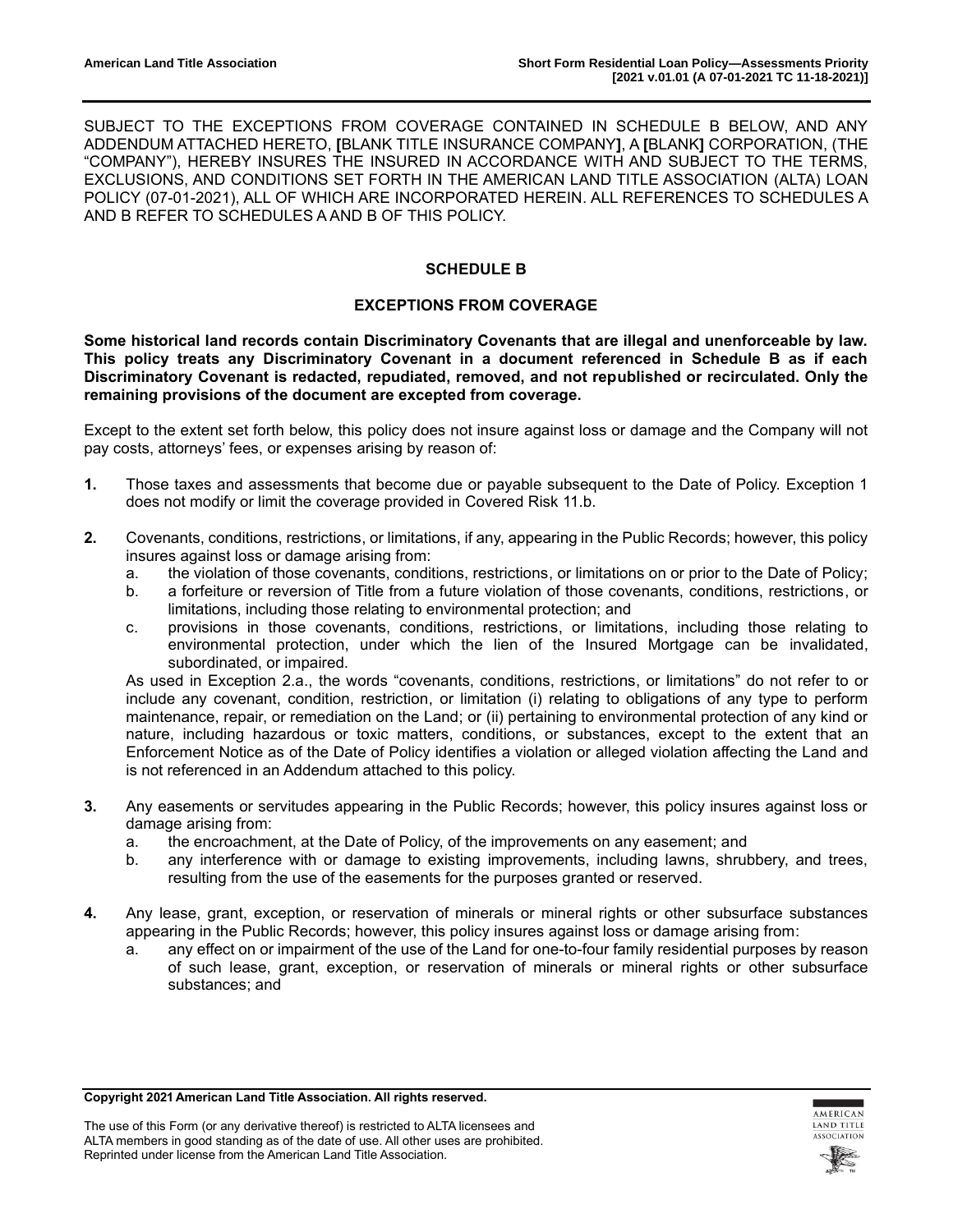b. any damage to existing improvements, including lawns, shrubbery, and trees, resulting from the future exercise of any right to use the surface of the Land for the extraction or development of the minerals or mineral rights or other subsurface substances so leased, granted, excepted, or reserved.

Nothing herein insures against loss or damage resulting from contamination, explosion, fire, flooding, vibration, fracturing, earthquake, or subsidence.

NOTICES, WHERE SENT: Any notice of claim and any other notice or statement in writing required to be given to the Company under this policy must be given to the Company at: *(fill in)* .

**Copyright 2021 American Land Title Association. All rights reserved.**